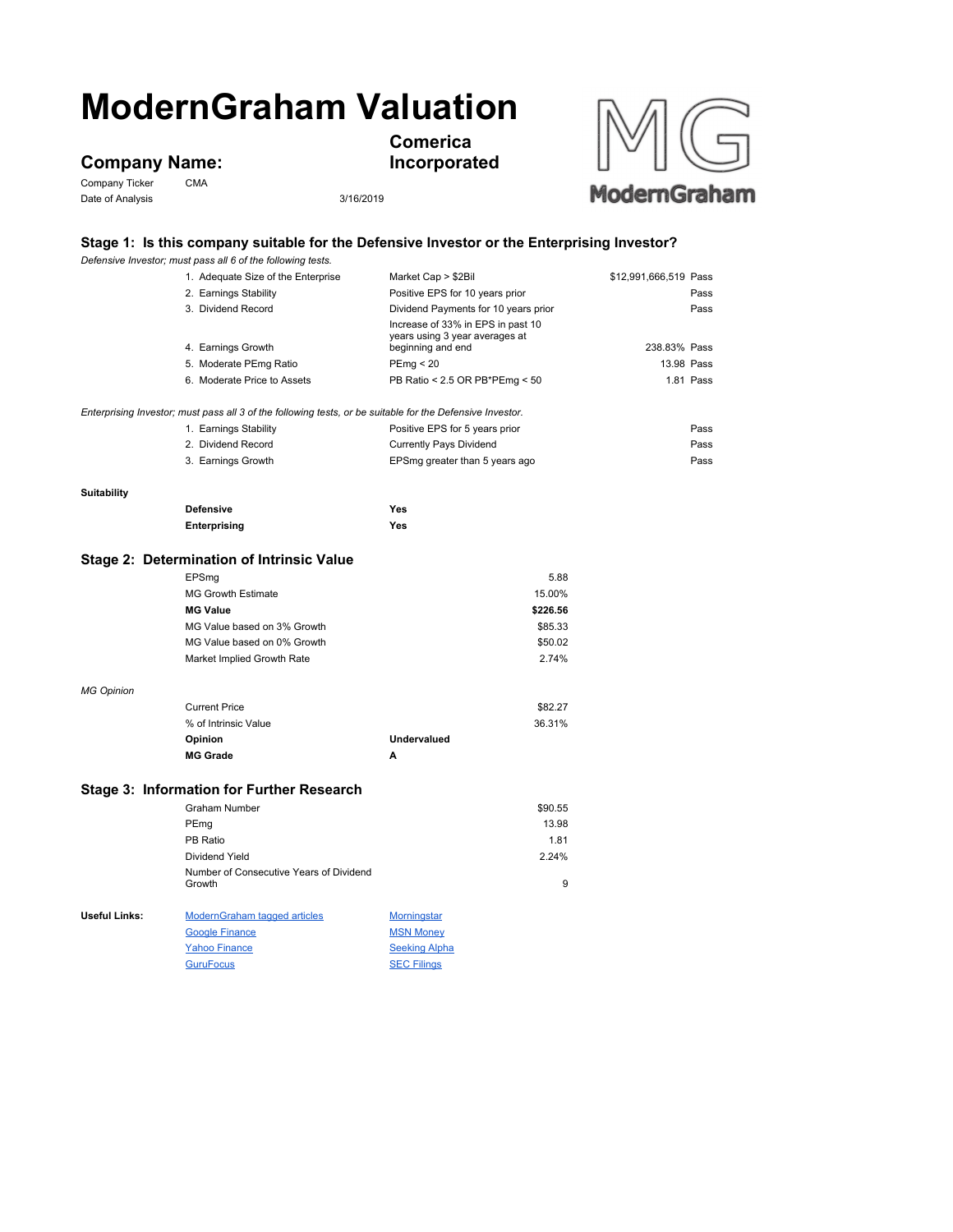| <b>EPS History</b> |          | <b>EPSmg History</b>                                |                  |
|--------------------|----------|-----------------------------------------------------|------------------|
| Next Fiscal Year   |          |                                                     |                  |
| Estimate           |          | \$7.77 Next Fiscal Year Estimate                    | \$5.88           |
| Dec2018            | \$7.20   | Dec2018                                             | \$4.63           |
| Dec2017            | \$4.14   | Dec2017                                             | \$3.27           |
| Dec2016            | \$2.68   | Dec2016                                             | \$2.84           |
| Dec2015            | \$2.84   | Dec2015                                             | \$2.85           |
| Dec2014            | \$3.16   | Dec2014                                             | \$2.68           |
| Dec2013            | \$2.85   | Dec2013                                             | \$2.14           |
| Dec2012            | \$2.67   | Dec2012                                             | \$1.60           |
| Dec2011            | \$2.09   | Dec2011                                             | \$1.24           |
| Dec2010            | \$0.88   | Dec2010                                             | \$1.30           |
| Dec2009            | $-$0.79$ | Dec2009                                             | \$2.04           |
| Dec2008            | \$1.28   | Dec2008                                             | \$3.68           |
| Dec2007            | \$4.43   | Dec2007                                             | \$4.79           |
| Dec2006            | \$5.49   | Dec2006                                             | \$4.79           |
| Dec2005            | \$5.11   | Dec2005                                             | \$4.33           |
| Dec2004            | \$4.36   | Dec2004                                             | \$3.94           |
| Dec2003            | \$3.75   | Dec2003                                             | \$3.78           |
| Dec2002            |          | \$3.40 Balance Sheet Information                    | 12/1/2018        |
| Dec2001            |          | Long-Term Debt & Capital Lease<br>\$3.88 Obligation | \$6,463,000,000  |
| Dec2000            |          | \$4.31 Total Assets                                 | \$70,818,000,000 |
| Dec1999            |          | \$4.14 Intangible Assets                            | \$0              |
|                    |          | <b>Total Liabilities</b>                            | \$63,311,000,000 |
|                    |          | Shares Outstanding (Diluted Average)                | 165,000,000      |